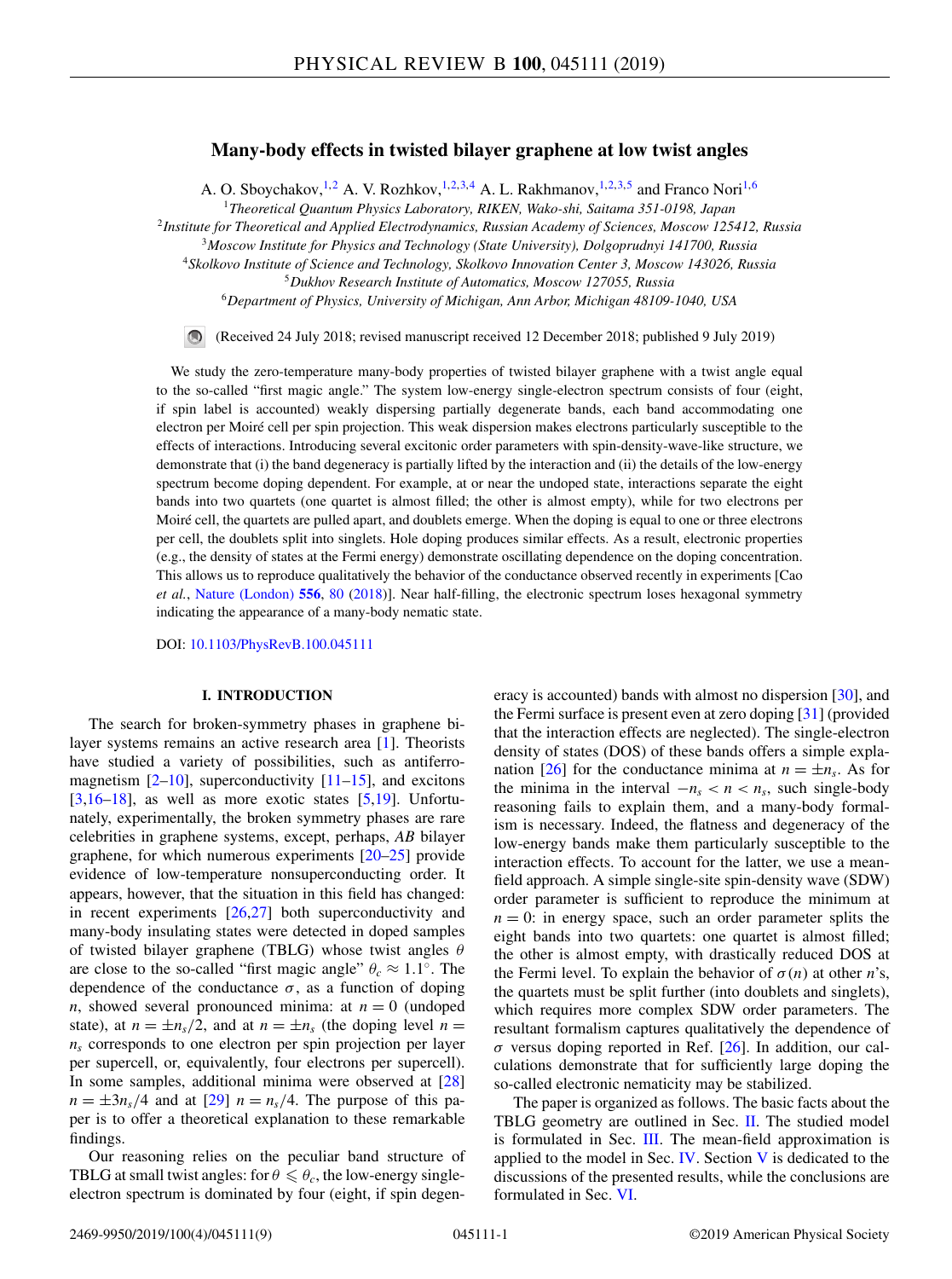### <span id="page-1-0"></span>**II. GEOMETRY OF TWISTED BILAYER GRAPHENE**

To introduce the notation, let us start with a brief review of basic TBLG geometrical facts. More details can be found in Refs. [\[1,](#page-7-0)[32,33\]](#page-8-0). A graphene monolayer has a hexagonal crystal structure consisting of two triangular sublattices A and  $\beta$ . The coordinates of atoms in layer 1 on sublattice  $\mathcal A$  are

$$
\mathbf{r}_{\mathbf{n}}^{1\mathcal{A}} = \mathbf{r}_{\mathbf{n}}^1 \equiv n\mathbf{a}_1 + m\mathbf{a}_2,\tag{1}
$$

where  $\mathbf{n} = (n, m)$  is an integer-valued vector,

$$
\mathbf{a}_{1,2} = a(\sqrt{3}, \mp 1)/2 \tag{2}
$$

are the primitive vectors, and  $a = 2.46 \text{ Å}$  is the lattice constant of graphene. The coordinates of atoms on sublattice  $B$  are

$$
\mathbf{r}_{\mathbf{n}}^{1B} = \mathbf{r}_{\mathbf{n}}^1 + \boldsymbol{\delta},\tag{3}
$$

where

$$
\delta = a(1/\sqrt{3}, 0). \tag{4}
$$

Atoms in layer 2 are located at

$$
\mathbf{r}_{\mathbf{n}}^{2B} = \mathbf{r}_{\mathbf{n}}^2 \equiv d\mathbf{e}_z + n\mathbf{a}'_1 + m\mathbf{a}'_2, \quad \mathbf{r}_{\mathbf{n}}^{2A} = \mathbf{r}_{\mathbf{n}}^2 - \delta', \qquad (5)
$$

where  $\mathbf{a}'_{1,2}$  and  $\boldsymbol{\delta}'$  are the vectors  $\mathbf{a}_{1,2}$  and  $\boldsymbol{\delta}$ , rotated by an angle θ. The unit vector along the *z* axis is **e***z*; the interlayer distance is  $d = 3.35$  Å. The limiting case  $\theta = 0$  corresponds to the *AB* stacking.

If the twist angle satisfies

$$
\cos \theta = \frac{3m_0^2 + 3m_0r + r^2/2}{3m_0^2 + 3m_0r + r^2},\tag{6}
$$

where  $m_0$  and  $r$  are coprime positive integers, a superstructure emerges, and a TBLG sample splits into a periodic lattice of finite supercells. The number of graphene unit cells inside a supercell is

$$
N_{\rm sc} = \left(3m_0^2 + 3m_0r + r^2\right)/g\tag{7}
$$

per layer, where  $g = 1$  if  $r \neq 3n$ , or  $g = 3$  otherwise.

The reciprocal lattice primitive vectors for the layer 1 are denoted by  $\mathbf{b}_{1,2}$ ; for layer 2 they are  $\mathbf{b}'_{1,2}$ . In layer 1 we have

$$
\mathbf{b}_{1,2} = (2\pi/\sqrt{3}, \mp 2\pi)/a,\tag{8}
$$

while  $\mathbf{b}'_{1,2}$  are connected to  $\mathbf{b}_{1,2}$  by rotating on angle  $\theta$ .

When the superlattice is present, the primitive reciprocal vectors for the superlattice can be defined. We denote them as  $\mathcal{G}_{1,2}$ . For these vectors, the following identities in the reciprocal space are valid:

$$
\mathbf{b}'_1 = \mathbf{b}_1 + r(\mathcal{G}_1 + \mathcal{G}_2), \quad \mathbf{b}'_2 = \mathbf{b}_2 - r\mathcal{G}_1,\tag{9}
$$

if  $r \neq 3n$ , or

$$
\mathbf{b}'_1 = \mathbf{b}_1 + r(\mathcal{G}_1 + 2\mathcal{G}_2)/3, \tag{10}
$$

$$
\mathbf{b}'_2 = \mathbf{b}_2 - r(2\mathcal{G}_1 + \mathcal{G}_2)/3,\tag{11}
$$

otherwise. The Brillouin zone of the superlattice is hexagonal shaped. It can be obtained by  $N_{sc}$ -times folding of the Brillouin zone of the layer 1 or 2. Two nonequivalent corners of the reduced Brillouin zone,  $\mathbf{K}_1$  and  $\mathbf{K}_2$ , can be expressed via vectors  $\mathcal{G}_{1,2}$  as

$$
\mathbf{K}_1 = (\mathcal{G}_1 + 2\mathcal{G}_2)/3, \quad \mathbf{K}_2 = (2\mathcal{G}_1 + \mathcal{G}_2)/3. \tag{12}
$$

### **III. MODEL HAMILTONIAN**

#### **A. Single-electron term**

We investigate the tight-binding model for  $p<sub>z</sub>$  electrons in the commensurate TBLG at small doping *n*. The Hamiltonian is

$$
\hat{H} = \hat{H}_0 + \hat{H}_{\text{int}},\tag{13}
$$

where  $\hat{H}_{int}$  is the electron-electron interaction, and a singleelectron term equals

$$
\hat{H}_0 = \sum_{\substack{\mathbf{m}, \mathbf{m} \\ s s' \sigma}} t(\mathbf{r}_\mathbf{n}^{is}; \mathbf{r}_\mathbf{m}^{js'}) \hat{d}_{\mathbf{n}is\sigma}^\dagger \hat{d}_{\mathbf{m}js'\sigma}.
$$
(14)

In this expression  $\hat{d}^{\dagger}_{\text{n}i s\sigma}$  ( $\hat{d}_{\text{n}i s\sigma}$ ) are the creation (annihilation) operators of the electron with spin  $\sigma$  at the unit cell **n** in the layer  $i (= 1, 2)$  in the sublattice  $s (= A, B)$ . For intralayer hopping, only the nearest-neighbor term is included. Its value is *t* = −2.57 eV. The interlayer hoppings are parametrized as described in Refs. [\[34,35\]](#page-8-0), with the largest interlayer hopping amplitude being equal to  $t_0 = 0.4$  eV.

Switching to the momentum representation, one can introduce new single-particle operators

$$
\hat{d}_{\mathbf{pG}is\sigma} = \mathcal{N}^{-1/2} \sum_{\mathbf{n}} e^{-i(\mathbf{p} + \mathbf{G}) \mathbf{r}_{\mathbf{n}}^i} \hat{d}_{\mathbf{n}is\sigma}.
$$
 (15)

Here  $N$  is the number of graphene unit cells in the sample in one layer, the momentum **p** lies in the first Brillouin zone of the superlattice, while  $G = m_1 G_1 + m_2 G_2$  is the reciprocal vector of the superlattice lying in the first Brillouin zone of the *i*th layer. The number of such vectors  $\bf{G}$  is equal to  $N_{\rm sc}$  for each graphene layer. Thus  $\hat{H}_0$  becomes

$$
\hat{H}_0 = \sum_{\mathbf{p} \mathbf{G}_{1,2}} \sum_{ijss'\sigma} \tilde{t}_{ij}^{ss'}(\mathbf{p} + \mathbf{G}_1; \mathbf{G}_1 - \mathbf{G}_2) \hat{d}_{\mathbf{p} \mathbf{G}_1 \, iso}^{\dagger} \hat{d}_{\mathbf{p} \mathbf{G}_2 \, js'\sigma}, \quad (16)
$$

where the hopping amplitudes in momentum space are

$$
\tilde{t}_{ij}^{ss'}(\mathbf{k};\mathbf{G}) = \frac{1}{N_{sc}} \sum_{\mathbf{nm}}' e^{-i\mathbf{k}(\mathbf{r}_{\mathbf{n}}' - \mathbf{r}_{\mathbf{m}}')} e^{-i\mathbf{G}\mathbf{r}_{\mathbf{m}}'} t(\mathbf{r}_{\mathbf{n}}^{is}; \mathbf{r}_{\mathbf{m}}^{js'}).
$$
(17)

The summation symbol with prime  $\sum'_{nm}$  implies that **m** runs over sites inside the zeroth supercell, while **n** runs over all sites in the sample.

Single-electron energies  $E_p^S$  and corresponding eigenvectors  $\Phi_{\text{pG}}^{S}$  (here  $S = 1, 2, ..., 4N_{sc}$  enumerates all  $4N_{sc}$  spindegenerate bands of the TBLG) are found by numerical diagonalization of Eq.  $(16)$ . The spectrum of  $(16)$  is well studied. Its properties at small and large  $\theta$  differ qualitatively. When  $\theta > \theta_c$  (for the hopping parameters used here  $\theta_c \approx 1.08°$ ), the low-energy spectrum is Dirac-like. If  $\theta \le \theta_c$ , the system acquires a Fermi surface, which is formed by four (eight, if spin degeneracy is accounted) almost-flat partially degenerate bands at low energy  $[30]$ . In Fig.  $1(a)$  the spectrum of this type is plotted for "the first magic angle"  $\theta = \theta_c$ . We see that higher-energy electron and hole bands with pronounced dispersion are separated from each other by sheets of almostflat bands. This peculiar spectrum structure is the origin of the many-body physics discussed below.

To characterize this noninteracting spectrum more thoroughly, it is instructive to calculate the low-energy DOS

$$
\rho(E) = 2 \sum_{S} \int \frac{d^2 \mathbf{p}}{v_{\text{S}BZ}} \delta(E_{\mathbf{p}}^S - E), \tag{18}
$$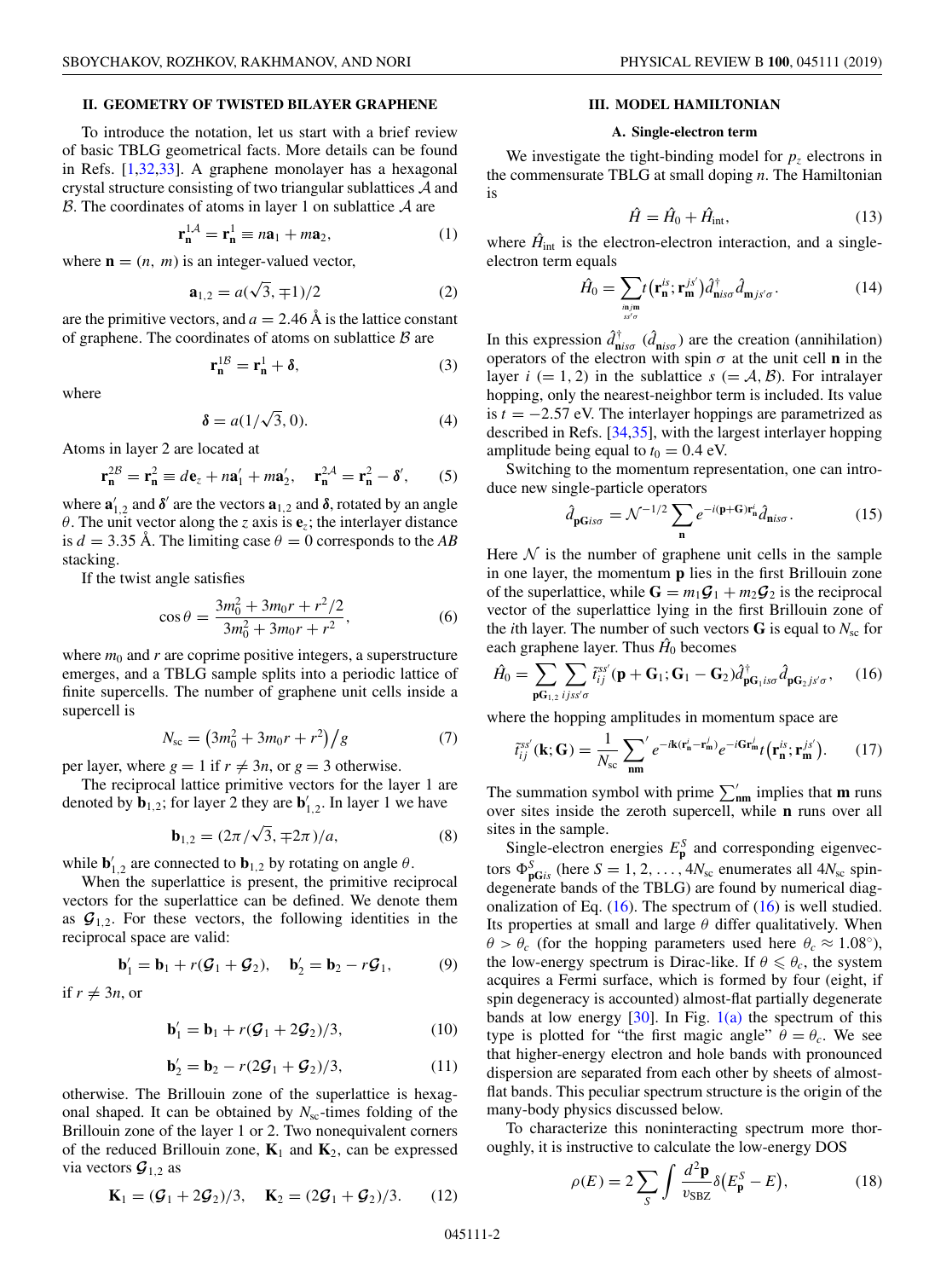<span id="page-2-0"></span>

FIG. 1. (a) Single-particle low-energy band structure (interaction effects are neglected here) inside the superlattice Brillouin zone calculated for the first magic angle  $\theta = \theta_c$ . (b) Low-energy DOS  $\rho(E)$  corresponding to the band structure shown above (solid curve) and for the band structure modified by interaction (dashed curve); see Fig. [2](#page-3-0) (a) and text below.

where the integral is taken over the superlattice Brillouin zone, whose area is denoted by  $v_{SBZ}$ . The DOS is plotted in Fig.  $1(b)$ . It has a double peak structure, with the total spectral weight corresponding to eight electrons per a Moiré cell. The DOS remains nonzero for any doping in the interval  $|n| < n_s$ , as expected for a system with a Fermi surface [\[31\]](#page-8-0). The Fermi energy for the undoped state  $n = 0$  corresponds to the minimum on the DOS plot. The overall structure of the DOS plot and its width

$$
W \sim 2 \text{ meV} \tag{19}
$$

are consistent with Fig. 1(d) of Ref. [\[27\]](#page-8-0).

Numerical calculations demonstrate that the flat bands are separated from the rest of the spectrum by two gaps, both of the order of 15 meV, in qualitative agreement with other computational and experimental results [\[27,36\]](#page-8-0).

#### **B. Interactions term**

To model experimental conditions  $[26,27]$ , we study the many-body effects for  $\theta = \theta_c$ . As a starting point of our analysis, we model  $\hat{H}_{int}$  using the Hubbard interaction

$$
\hat{H}_{\text{int}} = \frac{U}{2} \sum_{\mathbf{n} i s \sigma} \hat{d}_{\mathbf{n} i s \sigma}^{\dagger} \hat{d}_{\mathbf{n} i s \sigma}^{\dagger} \hat{d}_{\mathbf{n} i s \bar{\sigma}}^{\dagger} \hat{d}_{\mathbf{n} i s \bar{\sigma}}, \tag{20}
$$

$$
U = 2t < U_c^{\text{MF}}.\tag{21}
$$

Here the notation  $\bar{\sigma}$  means "not  $\sigma$ ," and

$$
U_c^{\text{MF}} \approx 2.23t \tag{22}
$$

is the critical strength for a single-layer graphene transition into a mean-field antiferromagnetic state  $[37]$ . The choice  $(21)$ implies that the interaction in our model is strong, yet not strong enough to cause a single-layer many-body instability, at least in the mean-field framework. In other words, the presence of the second layer is a necessary prerequisite for a mean-field transition.

### **IV. MEAN-FIELD CALCULATIONS**

### **A. Single-site order parameter**

To account for the interaction  $(20)$  at the mean-field level, we must choose a suitable order parameter. First, let us define [\[3,7,8,10,](#page-7-0)[38\]](#page-8-0) the single-site magnetization

$$
\eta_{\text{m}is\sigma} = \langle \hat{d}^{\dagger}_{\text{m}is\sigma} \hat{d}_{\text{m}is\bar{\sigma}} \rangle, \tag{23}
$$

where  $\langle \ldots \rangle$  denotes the averaging with respect to the meanfield ground state. We will assume that the anomalous average  $\eta_{\text{mix}\sigma}$ , as a function of position **m**, has the same period as the superlattice. That is, only the spin-rotational symmetry is broken, while the superlattice translation symmetry is preserved (the spin texture has the same periodicity as the superlattice). Using the  $\eta$ 's we decouple  $H_{int}$  to obtain the mean-field interaction

$$
\hat{H}_{\text{int}}^{\text{MF}} = \sum_{\text{n}is\sigma} \left[ -\Delta_{\text{n}is\sigma} \hat{d}_{\text{n}is\sigma}^{\dagger} \hat{d}_{\text{n}is\sigma} + \frac{|\Delta_{\text{n}is\sigma}|^2}{2U} \right].
$$
 (24)

Here

$$
\Delta_{\mathbf{n}is\sigma} = U\eta_{\mathbf{n}is\sigma} \tag{25}
$$

is the order parameter. Finding the self-consistent value of  $\Delta_{\text{niso}}$ , we can determine the low-energy band structure of our model, modified by the interaction  $(20)$ . Figure  $2(a)$  presents the results of such calculations for  $n = 0$ . The order parameter  $\Delta_{\mathbf{n} i s \sigma}$  lifts the degeneracy of the low-energy spectrum, splitting the eight energy bands into two quartets: four bands are pushed above the Fermi level  $\varepsilon_F$  and four other bands sink below  $\varepsilon_F$ . Each quartet appears as a peak in the DOS plot in Fig.  $1(b)$ . The peaks are separated by

$$
E_g \approx 4.5 \times 10^{-3} t \approx 12 \text{ meV.}
$$
 (26)

Although most of the electronic states are pushed away from the Fermi energy  $\varepsilon_F$ , near the  $\Gamma$  point the quartets cross the Fermi energy level, forming a Fermi surface, and generating a small but finite  $\rho(\varepsilon_F)$ . Thus, consistent with experiments [\[26\]](#page-8-0), the undoped state is metallic.

### **B. Two-site order parameter**

However, our mean-field calculations show that the order parameter  $(24)$  is sufficient to describe the conductivity suppression near the charge neutrality point only. Yet, in the range  $0 < |n| < n_s$ , the mean-field theory based on purely single-site order parameter, Eq. (23), predicts quite featureless evolution of the system properties. For our goals, the most important shortcoming of the purely single-site order parameter is its inability to split the quartets of the bands further, into doublets and single bands.

To appreciate the importance of the latter prerequisite, consider the following reasoning. Experimentally, doping levels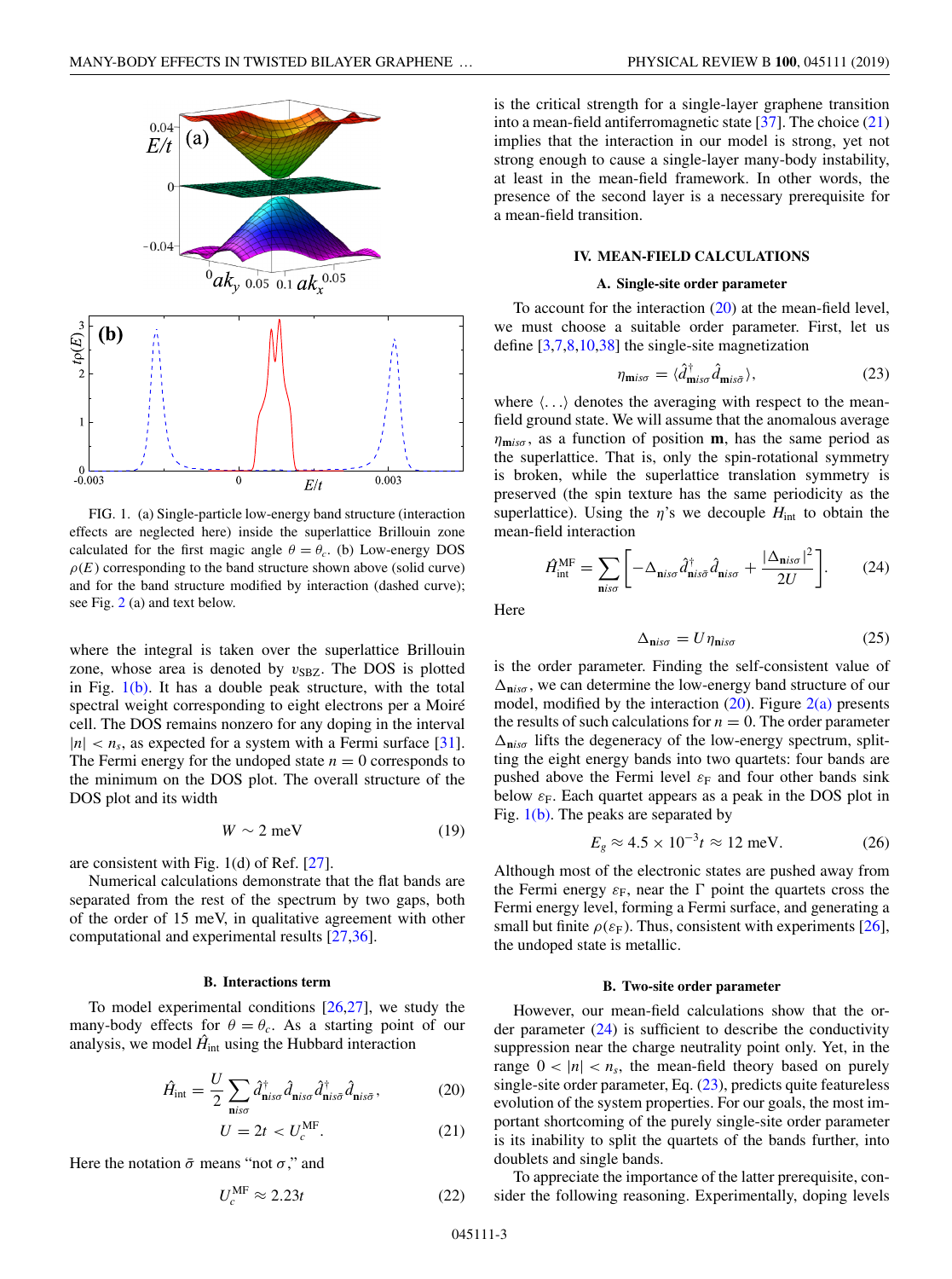<span id="page-3-0"></span>

FIG. 2. (a) Charge neutrality band structure modified by the interaction [\(20\)](#page-2-0). The eight bands are split into two quartets (individual bands are indiscernible due to small energy separations between the bands of the same quartet). (b) When  $n = n_s/2$ , the order parameters *A* split the two-quartet structure [panel (a)] into the doublet-quartet-doublet structure. (c) Fine structure of the low-energy bands shown in panel (b). The energy bands are labeled by  $E^{(\alpha)}$ ,  $\alpha = 1...8$ .

 $n = \pm n_s/2$  are special for the system demonstrates drastic depletion of the conductivity. On the theory side, doping  $n = n_s/2$  (doping  $n = -n_s/2$ ) corresponds to two additional electrons (two additional holes) per supercell, or, equivalently, it requires complete filling (complete draining) of exactly two bands of the upper (lower) quartet. Therefore, an insulating or poorly conducting state at  $n = \pm n_s/2$  requires the separation of the quartet of bands into two doublets, one of which is filled; the other is empty.

Our numerical study shows that, to generate the desired splitting, the interaction Hamiltonian, besides the Hubbard term [\(20\)](#page-2-0), must include the term describing the (Coulomb) interaction of electrons on neighboring sites:

$$
H_{\text{int}}^{C} = \frac{1}{2} \sum_{\substack{\text{mn}ij} \\ s s' \sigma \sigma'} V(\mathbf{r}_{\mathbf{n}}^{is} - \mathbf{r}_{\mathbf{m}}^{js'}) \hat{d}_{\text{nis}\sigma}^{\dagger} \hat{d}_{\text{nis}\sigma} \hat{d}_{\text{m}js'\sigma'} \hat{d}_{\text{m}js'\sigma'}.
$$
 (27)

This interaction can be decoupled by the following excitonic order parameter:

$$
A^{nis}_{mjs';\sigma} = V(\mathbf{r}_{n}^{is} - \mathbf{r}_{m}^{js'})\langle \hat{d}^{\dagger}_{nis\sigma}\hat{d}_{mjs'\bar{\sigma}}\rangle.
$$
 (28)

The mean-field version of the interaction  $(27)$  is

$$
\hat{H}_{int}^{C,MF} = -\frac{1}{2} \sum_{\substack{\mathbf{m}^{jj} \\ s s' \sigma}} \left[ A_{\mathbf{m}j s';\sigma}^{\mathbf{n}is} \hat{d}_{\mathbf{m}j s' \bar{\sigma}}^{\dagger} \hat{d}_{\mathbf{n}is\sigma} + \text{H.c.} \right] + \frac{1}{2} \sum_{\substack{\mathbf{m}^{jj} \\ s s' \sigma}} \frac{|A_{\mathbf{m}j s';\sigma}^{\mathbf{n}is}|^2}{V(\mathbf{r}_{\mathbf{n}}^{is} - \mathbf{r}_{\mathbf{m}}^{j s'})}.
$$
\n(29)

For calculations we assume that order parameter  $A^{nis}_{mjs';\sigma}$  is nonzero only when sites  $\mathbf{r}_n^{is}$  and  $\mathbf{r}_m^{js'}$  are sufficiently close. Namely, if the hopping amplitude connecting  $\mathbf{r}_n^{is}$  and  $\mathbf{r}_m^{js'}$ vanishes, parameter  $A^{nis}_{mjs';\sigma}$  is zero:

$$
t(\mathbf{r}_{\mathbf{n}}^{is}; \mathbf{r}_{\mathbf{m}}^{js'}) = 0 \Rightarrow A_{\mathbf{m}}^{nis}_{js';\sigma} = 0.
$$
 (30)

The latter condition implies that for a given site three intralayer order parameters  $A^{nis}_{\text{mis}';\sigma}$ , each associated with a single nearest neighbor, enter the formalism. For a site on sublattice

B within a unit cell  $\mathbf{n} = (n, m)$  they are

$$
A_{\mathbf{n}i\beta;\sigma}^{\mathbf{n}i\mathcal{A}} = V_{\text{nn}} \langle \hat{d}_{\mathbf{n}i\mathcal{A}\sigma}^{\dagger} \hat{d}_{\mathbf{n}i\mathcal{B}\bar{\sigma}} \rangle, \tag{31}
$$

$$
A_{\mathbf{n}i\mathcal{B};\sigma}^{\mathbf{n}_1i\mathcal{A}} = V_{\text{nn}} \langle \hat{d}_{\mathbf{n}_1i\mathcal{A}\sigma}^{\dagger} \hat{d}_{\mathbf{n}i\mathcal{B}\bar{\sigma}} \rangle, \tag{32}
$$

$$
A_{\mathbf{n}i\mathcal{B};\sigma}^{\mathbf{n}_2i\mathcal{A}} = V_{\mathbf{n}\mathbf{n}} \langle \hat{d}_{\mathbf{n}_2i\mathcal{A}\sigma}^{\dagger} \hat{d}_{\mathbf{n}i\mathcal{B}\bar{\sigma}} \rangle.
$$
 (33)

Here  $\mathbf{n}_1 = (n+1, m)$  and  $\mathbf{n}_2 = (n, m+1)$ . The nearestneighbor interaction strength  $V_{nn}$  is equal to  $V_{nn} = V(|\delta|)$ , where we take  $V(|\delta|)/U = 0.59$ , according to Ref. [\[39\]](#page-8-0). The quantities defined by Eqs.  $(31)$ ,  $(32)$ , and  $(33)$  satisfy the following relations:

$$
\left(A_{\mathbf{n}i\mathcal{B};\sigma}^{\mathbf{n}i\mathcal{A}}\right)^{*} = A_{\mathbf{n}i\mathcal{A};\bar{\sigma}}^{\mathbf{n}i\mathcal{B}},\tag{34}
$$

$$
\left(A_{\mathbf{n}i\mathcal{B};\sigma}^{\mathbf{n}_1i\mathcal{A}}\right)^* = A_{\mathbf{n}_1i\mathcal{A};\bar{\sigma}}^{\mathbf{n}i\mathcal{B}},\tag{35}
$$

$$
\left(A_{\mathbf{n}i\mathcal{B};\sigma}^{\mathbf{n}z,i\mathcal{A}}\right)^* = A_{\mathbf{n}z,i,\bar{\sigma}}^{\mathbf{n}i\mathcal{B}},\tag{36}
$$

which can be verified with the help of Eq.  $(28)$ .

When  $i \neq j$ , quantities  $A^{nis}_{\mathbf{m} j s' ; \sigma}$  represent interlayer order parameters. Unlike intralayer order parameters, condition (30) does not allow for simple description of nonzero  $A^{nis}_{\mathbf{m}j s';\sigma}$  if  $i \neq j$ . Depending on the location of  $\mathbf{r}_n^{is}$  within a supercell, Eq. (30) may allow for as many as nine nonvanishing  $A^{nis}_{mjs';\sigma}$ . Our numerical calculations demonstrate that the interlayer order parameters are small and we will not discuss them in much detail.

The resultant mean-field Hamiltonian equals

$$
H^{\rm MF} = H_0 + H_{\rm int}^{\rm MF} + H_{\rm int}^{C, \rm MF}.
$$
 (37)

It depends on  $\Delta$  and *A*. Diagonalizing  $H^{\text{MF}}$ , one finds meanfield eigenenergies  $\tilde{E}_{\bf p}^S$  and total mean-field energy

$$
E^{\text{MF}}[A,\Delta] = \sum_{\text{Sp}} \Theta\left(\varepsilon_{\text{F}} - \tilde{E}_{\text{p}}^{S}\right) \tilde{E}_{\text{p}}^{S} + \sum_{\text{n}i\sigma} \frac{\left|\Delta_{\text{n}i\sigma}\right|^{2}}{2U} + \frac{1}{V_{\text{nn}}} \sum_{\text{n}i\sigma} \left(\left|A_{\text{n}i\beta;\sigma}^{\text{n}iA}\right|^{2} + \left|A_{\text{n}i\beta;\sigma}^{\text{n}iA}\right|^{2} + \left|A_{\text{n}i\beta;\sigma}^{\text{n}iA}\right|^{2}\right),\tag{38}
$$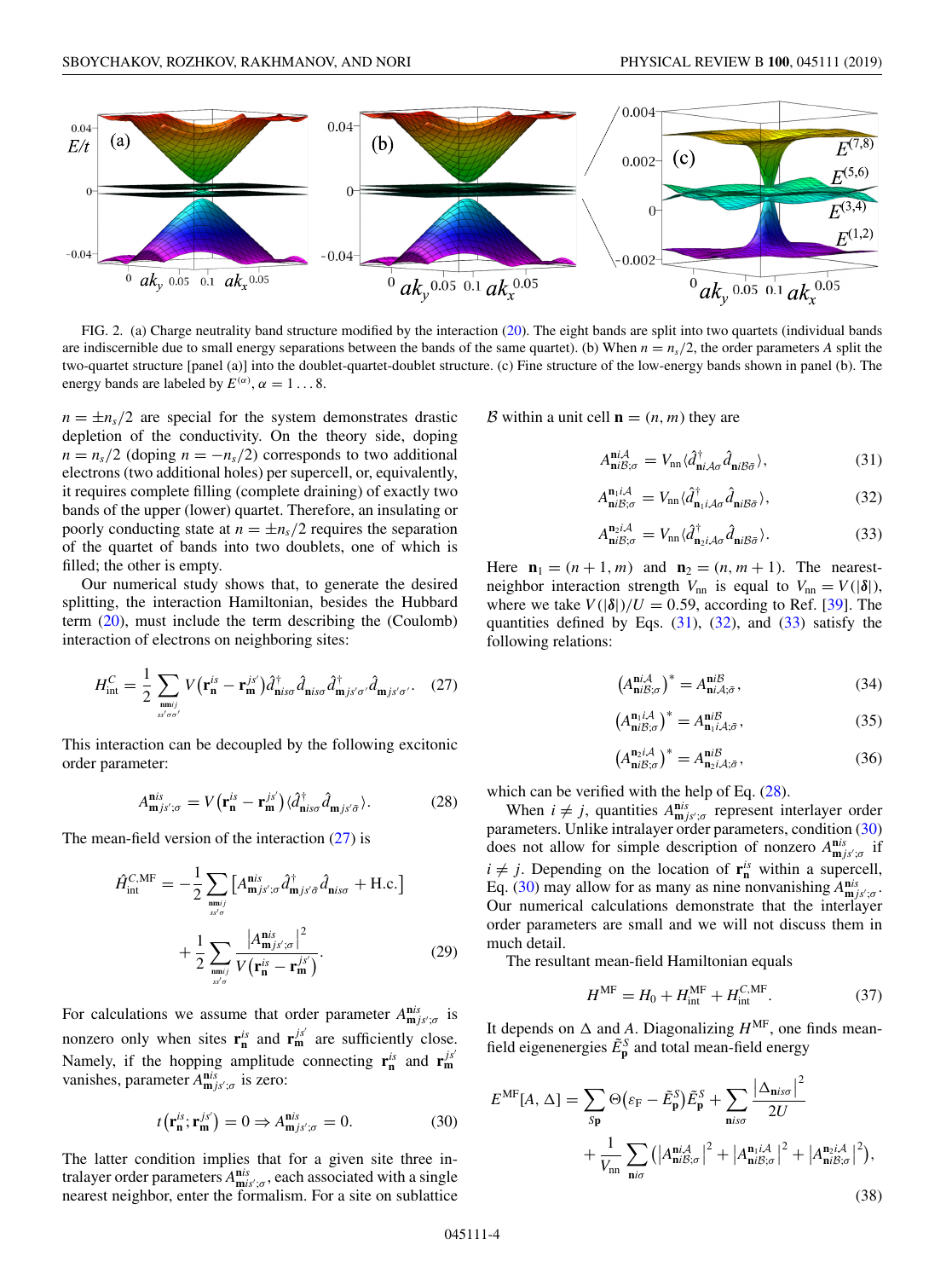<span id="page-4-0"></span>where the chemical potential  $\varepsilon_F$  is chosen such that

$$
\frac{4n}{n_s} = \frac{N_{\rm sc}}{\mathcal{N}} \sum_{\rm Sp} \Theta\big(\varepsilon_{\rm F} - \tilde{E}_{\rm p}^{\rm S}\big) - 4N_{\rm sc}.\tag{39}
$$

In principle, both  $\Delta$ 's and *A*'s can be found executing numerical minimization of  $E^{\text{MF}}[A, \Delta]$  at fixed *n*. Yet, due to a large number of sites in a single supercell  $(4N<sub>sc</sub> = 11164)$ , straightforward minimization incurs prohibitively high computational costs and we have to resort to a simplification. As we will see below, the order parameter is more than two orders of magnitude smaller than the graphene bandwidth. Therefore, of all the electronic states of the TBLG, only a fraction affects significantly the ordering transition: the relevant states are those whose eigenenergies are close to the Fermi level. All other states may be accounted perturbatively. To implement this approach, we project our mean-field Hamiltonian on the subspace spanned by the eigenvectors  $\Phi_{\mathbf{p} \mathbf{G} i s}^{S}$  satisfying the relation

$$
-0.25t < \tilde{E}_{\mathbf{p}}^{S} < 0.25t. \tag{40}
$$

We then assume that

$$
E^{\rm MF}[A,\Delta] \approx E_{\rm proj}^{\rm MF}[A,\Delta] + \delta E[A,\Delta] + \text{const},\qquad (41)
$$

where the constant term is independent of  $A$  and  $\Delta$ . The mean-field energy of the projected Hamiltonian  $E_{\text{proj}}^{\text{MF}}[A, \Delta]$  is evaluated using the expression identical to Eq. [\(38\)](#page-3-0) in which the summation over index *S* is restricted by Eq. (40). The contribution from the bands outside window (40) is accounted for by the term

$$
\delta E[A, \Delta] = -\frac{\chi_{\rm s}}{2} \sum_{\mathbf{n} i s \sigma} |\Delta_{\mathbf{n} i s \sigma}|^2
$$

$$
- \chi_{\rm is} \sum_{\mathbf{n} i \sigma} \left( |A_{\mathbf{n} i \mathcal{B}; \sigma}^{\mathbf{n} i A}|^2 + |A_{\mathbf{n} i \mathcal{B}; \sigma}^{\mathbf{n} i A}|^2 + |A_{\mathbf{n} i \mathcal{B}; \sigma}^{\mathbf{n} i A}|^2 \right). \tag{42}
$$

In this equation  $\chi_s$  is the susceptibility of a single-layer graphene to the single-site order parameter  $\Delta$ . The susceptibility to the two-site order parameter  $A$  is  $\chi$ <sub>is</sub>. In the limit of the spatially homogeneous antiferromagnetic  $\Delta$ , it is known [\[37\]](#page-8-0) that  $\chi_s = 1/U_c^{\text{MF}}$ ; see Eq. [\(22\)](#page-2-0). While  $\chi_{\text{is}}$  is not known exactly, we approximate  $\chi_{\text{is}} \approx 1/U_c^{\text{MF}}$ . Since the value of *A* is very small, the precise value of  $\chi$ <sub>is</sub> is not crucial.

Applying the described numerical approach, we determined both *A* and  $\Delta$  for doping in the range  $-n_s < n < n_s$ . To characterize the dependence of the single-site order parameter as a function of doping, we define

$$
\bar{\Delta} = \max(|\Delta_{\mathbf{n} i s \sigma}|),\tag{43}
$$

where maximum is taken over a supercell. Similar to Eq.  $(43)$ , the evolution of the two-site order parameters with doping *n* can be characterized by the three quantities defined as follows:

$$
A^{(1)} = \max\left(|A_{\mathbf{n}i\mathcal{B};\sigma}^{\mathbf{n}i\mathcal{A}}|\right),\tag{44}
$$

$$
A^{(2)} = \max\left(|A_{\mathbf{n}i\mathcal{B};\sigma}^{\mathbf{n}_1i\mathcal{A}}|\right),\tag{45}
$$

$$
A^{(3)} = \max\left( \left| A_{\mathbf{n}i\mathcal{B};\sigma}^{\mathbf{n}_2i\mathcal{A}} \right| \right). \tag{46}
$$

Each  $A^{(\ell)}$ ,  $\ell = 1, 2, 3$ , represents the strength of the order parameter on a specific set of C-C bonds. Namely,  $A^{(1)}$  describes



FIG. 3. (a) DOS at Fermi energy  $\rho(\varepsilon_F)$ , shown by solid curve, and the conductance  $\sigma$ , shown by dashed curve, as functions of doping. (b) Dependence of  $\bar{\Delta}$  and  $A^{(\ell)}$ , defined by Eqs. (43)–(46), on doping *n*. For  $|n| \le n_s/8$ , we find  $A^{(1)} = A^{(2)} = A^{(3)}$ . When  $|n| >$  $n<sub>s</sub>/8$ , the latter identity is violated, indicating the emergence of the so-called electronic nematicity. (c) The dependence of band separation parameters as functions of *n*. The curves for  $\Delta E_d^e$  and  $\Delta E_d^h$  coincide. The same is true for  $\Delta E_s^{h1}$  and  $\Delta E_s^{e1}$ , as well as for  $\Delta E_s^{h2}$ and  $\Delta E_s^{\text{e2}}$ .

the order parameters on the bonds which are parallel (or almost parallel) to *δ*. The bonds parallel (or almost parallel) to direction  $(1, \pm \sqrt{3})$  are characterized by  $A^{(2,3)}$ .

The plots of  $\bar{\Delta}$  and  $A^{(\ell)}$  are shown in Fig. 3(b). They demonstrate that the order parameters weaken for larger *n*. Yet, the doping dependence is not necessarily monotonic. In addition, we notice that, for sufficiently large |*n*|, parameters  $A^{(\ell)}$  are no longer equal to each other. In other words, away from the  $n = 0$  state the low-energy spectrum spontaneously loses hexagonal symmetry, indicating the emergence of electronic nematicity. This theoretical conclusion is consistent with recent experimental claims [\[40\]](#page-8-0).

### **C. Mean-field spectrum structure**

Once the order parameters are known, we determine the low-energy spectrum and calculate the DOS at the Fermi level  $\rho(\varepsilon_F)$  versus *n*; see Fig. 3(a). All minima of the DOS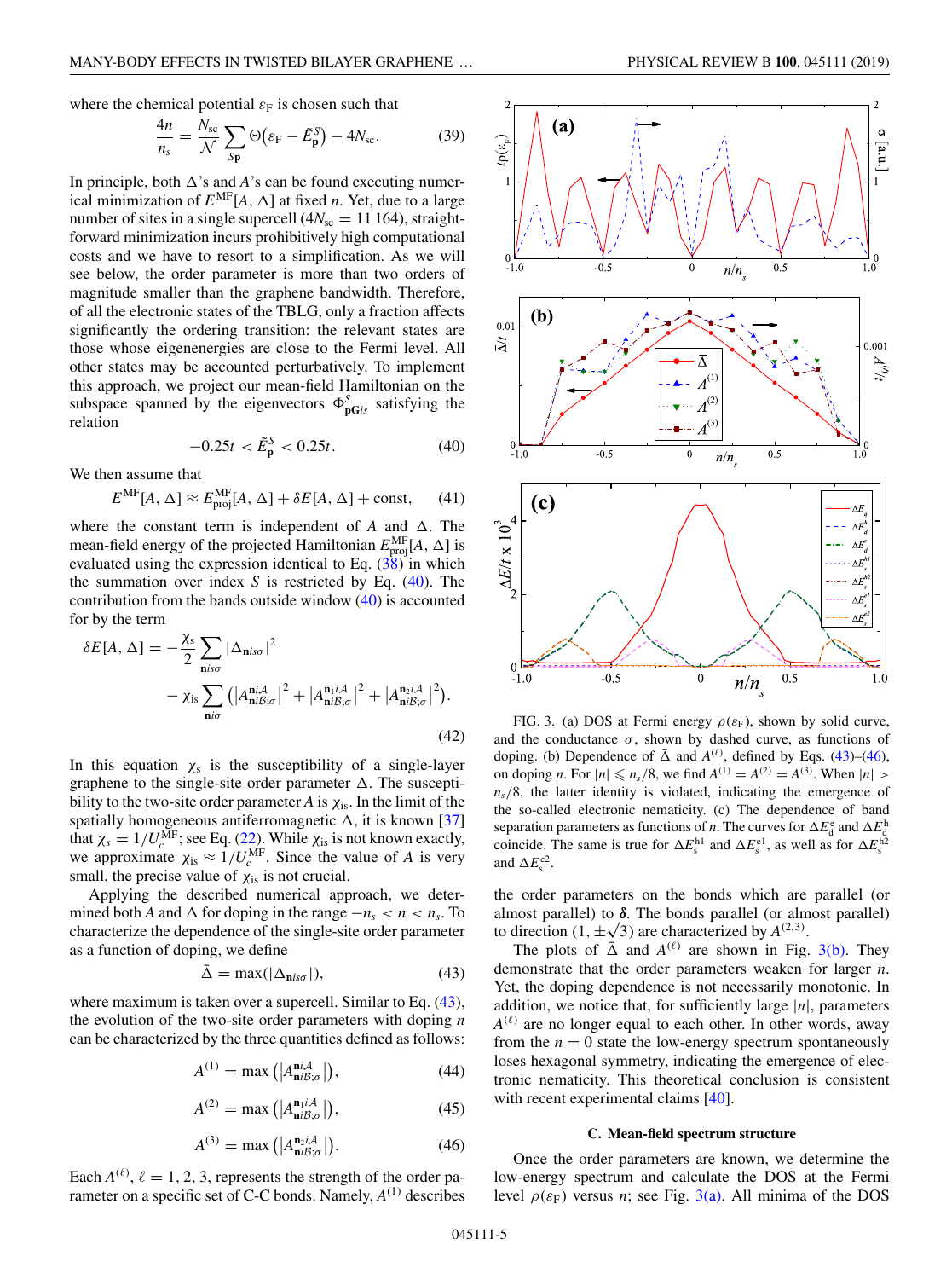<span id="page-5-0"></span>occur when  $|n|$  is a multiple of  $n_s/4$ , that is, when the doping corresponds to the integer number of electrons per Moiré cell. The spectrum itself, as function of *n*, experiences pronounced transformations: depending on *n*, the eight single-particle bands demonstrate various degeneracy patterns which affect experimentally measurable quantities, such as  $\rho(\varepsilon_F)$ .

To discuss the specifics of the low-energy spectrum structure, we introduce index  $\alpha = 1...8$ , which, for every momentum **p**, labels the mean-field low-energy eigenstates  $\Phi_{\mathbf{p} \mathbf{G} i s}^{(\alpha)}$  according to their mean-field eigenenergies  $E_{\mathbf{p}}^{(\alpha)}$  as follows:  $E_p^{(1)} < E_p^{(2)} < \cdots < E_p^{(8)}$ . The detailed structure of this eigenenergy sequence is different for different *n*. Namely, when  $n = 0$ , one has

$$
E_{\mathbf{p}}^{(1)} \approx E_{\mathbf{p}}^{(2)} \approx E_{\mathbf{p}}^{(3)} \approx E_{\mathbf{p}}^{(4)} < E_{\mathbf{p}}^{(5)} \approx E_{\mathbf{p}}^{(6)} \approx E_{\mathbf{p}}^{(7)} \approx E_{\mathbf{p}}^{(8)}.\tag{47}
$$

In other words, the mean-field spectrum can be described in terms of two quartets of the single-particle bands: the upper quartet is composed of the bands  $\alpha = 5, \ldots, 8$  and the bands  $\alpha = 1, \ldots, 4$  belong to the lower quartet; see Fig. [2\(a\).](#page-3-0) The degeneracy within a given quartet is not perfect, yet the energy difference between the bands in different quartets is much larger than the intraquartet energy separations. The emergence of the quartets is mainly controlled by the single-site SDW order parameter, as discussed in Sec. [IV A.](#page-2-0)

To quantify the separation between two quartets, we introduce the following doping-dependent parameter:

$$
\Delta E_{\mathbf{q}} = \int \frac{d^2 \mathbf{p}}{v_{\text{S}BZ}} \Big[ E_{\mathbf{p}}^{(5)} - E_{\mathbf{p}}^{(4)} \Big]. \tag{48}
$$

Nonzero  $\Delta E_q$  must not be confused with the gap. Indeed, it is easy to check that, if finite gap  $\delta E = \min_{\mathbf{p}} [E_{\mathbf{p}}^{(5)} - E_{\mathbf{p}}^{(4)}]$ separating the quartets does exist, then it satisfies  $\delta E < \Delta E_q$ ; however, finite  $\Delta E_q$  coexisting with vanishing  $\delta E = 0$  (as in our case) is also possible.

The dependence of  $\Delta E_q$  versus *n* is plotted in Fig. [3\(c\).](#page-4-0) We see that the quartet separation is the largest near the charge neutrality and virtually zero for  $|n| > n_s/2$ . Near the charge neutrality, the lower quartet is almost entirely filled, the upper quartet is almost entirely empty. The DOS at the Fermi energy is finite, but severely depressed; see Figs.  $1(b)$  and  $3(a)$ .

The nullification of  $\Delta E_q$  for  $|n| > n_s/2$  implies that, when  $n \approx \pm n_s/2$ , the spectrum cannot be described, even approximately, in terms of the upper and lower quartets. Our numerical calculations demonstrate that for such doping values each quartet separates into two doublets. The splitting into the doublets is controlled by the two-site order parameter.

To characterize the splitting between the doublets, we define

$$
\Delta E_{\rm d}^{\rm e} = \int \frac{d^2 \mathbf{p}}{v_{\rm SEZ}} \left[ E_{\mathbf{p}}^{(7)} - E_{\mathbf{p}}^{(6)} \right],\tag{49}
$$

$$
\Delta E_{\rm d}^{\rm h} = \int \frac{d^2 \mathbf{p}}{v_{\rm SBZ}} \big[ E_{\mathbf{p}}^{(3)} - E_{\mathbf{p}}^{(2)} \big]. \tag{50}
$$

Parameter  $\Delta E_d^e$  represents the separation of the upper quartet into two doublets, while  $\Delta E_{\rm d}^{\rm h}$  plays the same role for the lower quartet. The splittings  $\Delta E_d^{\text{e},h}$  are nearly identical for all *n*'s:

$$
\Delta E_{\rm d}^{\rm e} \approx \Delta E_{\rm d}^{\rm h}.\tag{51}
$$

This feature is sensitive to the specific choice of interlayer tunneling: we will demonstrate in another publication that Eq. (51) is violated, at least at some values of *n*, for different parametrization of the interlayer hopping amplitudes.

At  $n = \pm n_s/2$ , the quantities  $\Delta E_d^{\hat{e},h}$  reach their maximum value:

$$
\Delta E_{\rm d}^{\rm e,h} \approx 5 \text{ meV},\tag{52}
$$

while the splitting  $\Delta E_q$  becomes small. Therefore, two doublets  $[E^{(3,4)}$  and  $E^{(5,6)}]$  merge into a single quartet and the whole low-energy band structure can be characterized schematically as a doublet-quartet-doublet [see Figs. [2\(b\)](#page-3-0) and  $2(c)$ ]. For  $n = n_s/2$ , the Fermi energy lies between the quartet and the upper doublet. When  $n = -n_s/2$ , the Fermi energy is between the lower doublet and the quartet. Although there is no well-defined gap between the quartet and either doublets, the energy separation between the bands is sufficiently strong to induce pronounced DOS minima at  $n =$  $\pm n_s/2$ ; see Fig. [3\(a\).](#page-4-0)

Finally, we want to discuss the DOS minima at  $n = \pm n_s/4$ and  $n = \pm 3n_s/4$ . Since a band quartet accommodates  $n_s$ electrons, while a doublet holds *ns*/2 electrons, a feature at  $n = \pm n_s/4$  or at  $n = \pm 3n_s/4$  cannot be explained in terms of filling or draining of an integer number of doublets or quartets. As one might guess, such a feature must be associated with filling or draining of an odd number of nondegenerate bands. To enable the filling or draining of an odd number of bands, at least one doublet or quartet must split into individual bands. To demonstrate the emergence of nondegenerate singlets in our mean-field formalism, we introduce, similar to Eqs.  $(48)$ ,  $(49)$ , and  $(50)$ , the following quantities:

$$
\Delta E_{\rm s}^{\rm h1,h2} = \int \frac{d^2 \mathbf{p}}{v_{\rm SBZ}} \big[ E_{\mathbf{p}}^{(4,2)} - E_{\mathbf{p}}^{(3,1)} \big],\tag{53}
$$

$$
\Delta E_{\rm s}^{\rm el,e2} = \int \frac{d^2 \mathbf{p}}{v_{\rm SBZ}} \Big[ E_{\mathbf{p}}^{(6,8)} - E_{\mathbf{p}}^{(5,7)} \Big]. \tag{54}
$$

This set of parameters characterizes a separation of a specific band from the rest of the spectrum.

The dependence of  $\Delta E_s^{\text{h1,h2}}$  and  $\Delta E_s^{\text{e1,e2}}$  on doping is shown in Fig. [3\(c\).](#page-4-0) We see from these plots that  $\Delta E_s^{\text{hl},\text{h2}}$  and  $\Delta E_{\rm s}^{\rm el,e2}$  satisfy approximate equalities

$$
\Delta E_{\rm s}^{\rm h1} \approx \Delta E_{\rm s}^{\rm el}, \quad \Delta E_{\rm s}^{\rm h2} \approx \Delta E_{\rm s}^{\rm e2}.\tag{55}
$$

These relations are analogous to Eq.  $(51)$ . As we explained above, the validity of Eq.  $(51)$  depends on particulars of the interlayer hopping amplitude parametrization. The same is true for Eq. (55) as well.

The plots in Fig. [3\(c\)](#page-4-0) reveal that  $\Delta E_s^{\text{hl}}$  and  $\Delta E_s^{\text{el}}$  have maxima at  $n = \pm n_s/4$ , while  $\Delta E_s^{\text{h2}}$  and  $\Delta E_s^{\text{e2}}$  have maxima at  $n = \pm 3n_s/4$ . This indicates the emergence of single nondegenerate almost filled and almost empty electron bands in the TBLG spectrum for these doping values. However, the details of the low-energy spectrum structure at  $|n| = n_s/4$ and at  $|n| = 3n_s/4$  are nonidentical: for  $|n| = n_s/4$ , parameter  $\Delta E_q$  is finite, while at  $|n| = 3n_s/4$ , it is zero. Therefore, the properties of states at  $|n| = n_s/4$  differ from the properties of  $|n| = 3n_s/4$  states.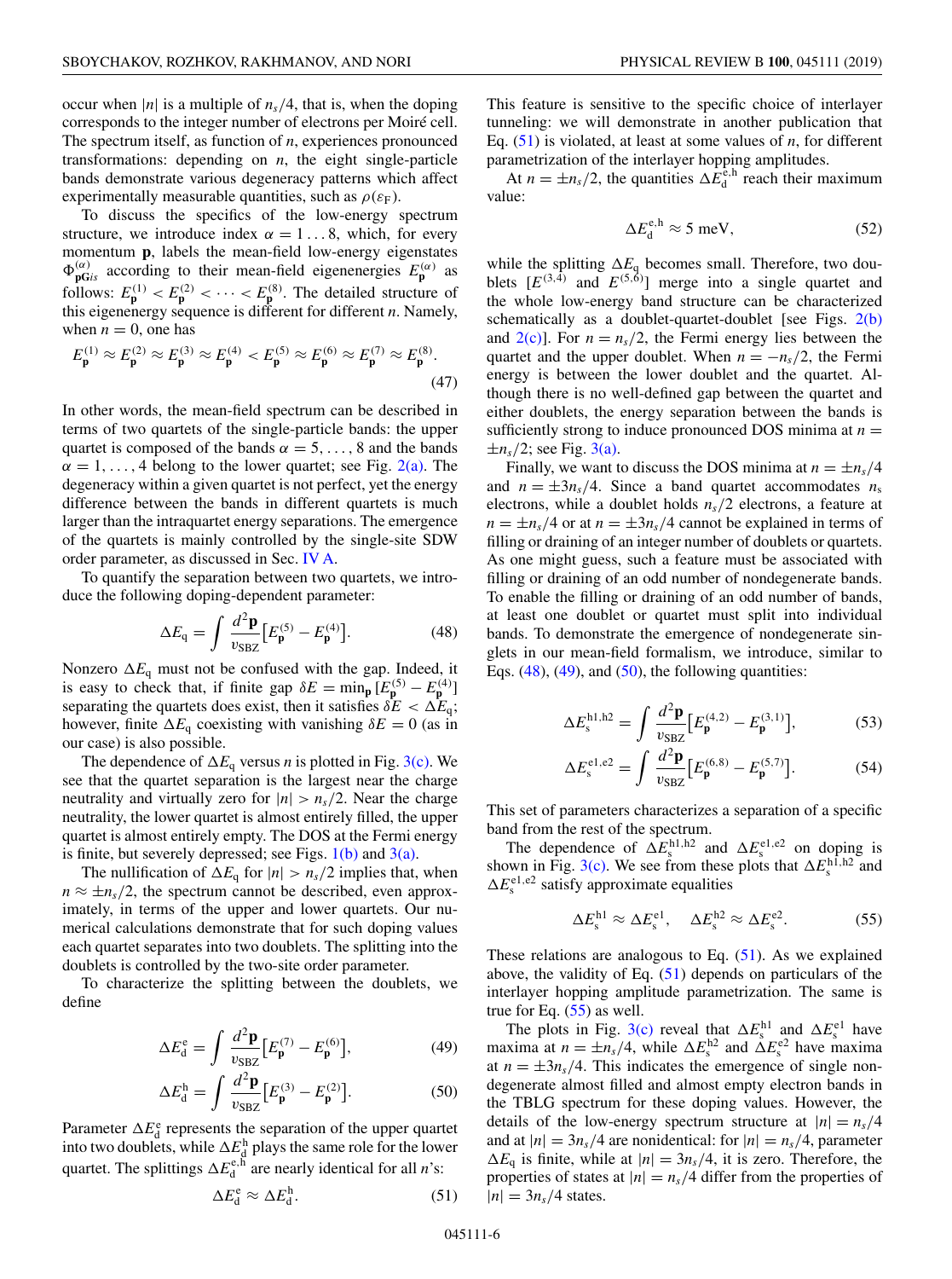### **V. DISCUSSION**

<span id="page-6-0"></span>We demonstrated above that the electron-electron interactions modify the low-energy spectrum of the TBLG, affecting such an important property as the DOS. In this section, we present an informal review of our results and discuss their connection to the experiment.

### **A. Heuristic discussion of the doping-induced spectrum transformation**

Using numerical optimization of the mean-field energy, we calculated the low-energy spectrum of the TBLG for various *n*'s. Despite complexity of the numerical procedure, the resultant doping-induced evolution of the band structure can be explained qualitatively using simple heuristic argumentation. Straightforward and intuitive interpretation of the presented results boosts our confidence in their reliability.

Let us start with the spectrum at the charge neutrality point  $n = 0$ . In the absence of interaction, the eigenenergies of the eight bands satisfy the relation

$$
E_{\mathbf{p}}^{(1)} \approx E_{\mathbf{p}}^{(2)} \approx \cdots \approx E_{\mathbf{p}}^{(8)}.
$$
 (56)

Once the interaction is accounted for, the latter relation is replaced by Eq. [\(47\)](#page-5-0), which describe mathematically the splitting of the spectrum into two band quartets caused by the nonzero  $\Delta_{\text{niso}}$ . The emergence of two separate quartets minimizes the mean-field energy. Indeed, the single-electron energies  $E^{(1)}$ ,  $E^{(2)}$ ,  $E^{(3)}$ , and  $E^{(4)}$  of the filled quartet sink, reducing the total energy of the system. Simultaneous growth of  $E^{(5)}$ ,  $E^{(6)}$ ,  $E^{(7)}$ , and  $E^{(8)}$  does not affect the total energy, since this quartet is empty. Upon doping, the gain in energy due to  $\Delta_{\text{niso}}$  gradually decreases as the extra charges must go to the states in the upper quartet. Consequently,  $\Delta_{\mathbf{n} i s \sigma}$ decreases when *n* grows. The same it true for hole doping  $n < 0$ .

A similar reasoning suggests that for  $n \approx n_s/2$  energy separation between filled doublet  $E^{(5)}$ ,  $E^{(6)}$  and empty doublet  $E^{(7)}$ ,  $E^{(8)}$  becomes favorable. This argument can be trivially extended to the  $n \approx -n_s/2$  case. Likewise, at  $n \approx \pm n_s/4$  and  $n \approx \pm 3n_s/4$ , the splitting of single nondegenerate bands from the rest of the spectrum also acts to reduce the total mean-field energy.

## **B. Comparison with experiment**

#### *1. Conductance*

Reference [\[26\]](#page-8-0) presents the experimental measurement of conductance for different doping values. To establish a connection between our theory and the experiment, we evaluated the direction-averaged conductance  $\sigma$  in the relaxation-time approximation:

$$
\sigma = \frac{e^2}{4\pi^2} \sum_{S} \int d^2 \mathbf{p} \left| \frac{\partial \tilde{E}_{\mathbf{p}}^S}{\partial \mathbf{p}} \right|^2 \delta(\varepsilon_F - \tilde{E}_{\mathbf{p}}^S) \tau(\mathbf{p}). \tag{57}
$$

For calculations, a momentum-independent transport scattering time  $\tau(\mathbf{p}) = \text{const}$  is assumed. This simplification is very crude and disregards important effects (e.g., modifications to  $\tau$  due to changes in the DOS or the anisotropy). More comprehensive discussion of  $\sigma(n)$  will be presented in a different publication.

Keeping these reservations in mind, let us examine Fig. [3\(a\),](#page-4-0) where  $\sigma(n)$ , estimated with the help of Eq. (57), is plotted. The conductance demonstrates oscillating dependence on *n*. Minima of  $\sigma(n)$  coincide mostly with the minima of the DOS. The only exceptions to this rule are (a) the emergence of a shallow minimum at  $n \approx -n_s/8$  and (b) the displacement of minima from  $n = \pm 3n_s/4$  to  $n \approx \pm 0.8n_s$ .

How do these findings compare against the experiment? Reference [\[26\]](#page-8-0) presented the conductance measurements in the interval  $|n| < n_s$  for two TBLG samples (sample D1,  $\theta^{(1)} \approx 1.08^{\circ}$ , and sample D4,  $\theta^{(4)} \approx 1.16^{\circ}$ ). The conductances of both samples demonstrated minima at  $n = 0$  and  $n = 1$  $\pm n_s/2$ . Beside these, there were sample-specific minima: for sample D1, there is a minimum [\[29\]](#page-8-0) at  $n = n_s/4$ ; for sample D4, there are two minima [\[28\]](#page-8-0) at  $n = \pm 3n_s/4$ . In addition, D4 showed a weaker feature at  $n = n_s/4$ . The available data suggests that (i) a conductance minimum emerges only when the value of doping is a multiple of *ns*/4, (ii) *in a given sample*, not every value of *n* consistent with condition (i) necessarily hosts a minimum (the minima at  $n \approx \pm 3n_s/4$  are present for D4, but are absent for D1; when  $n \approx n_s/4$ , only D1 demonstrates the minimum), and (iii) depending on a sample, conductance at a given minimum may be metallic (all minima of D4 and the  $n = 0$  minimum of D1) or insulating (D1 at  $n = \pm n_s/2$ ). Our Fig. [3\(a\)](#page-4-0) is consistent with (i): disregarding a weak minimum at  $n \approx n_s/8$ , all conductance minima can be associated with multiples of *ns*/4. Our preliminary numerical calculations with a different model [\[41\]](#page-8-0) for the interlayer hopping show that minima at  $\pm n_s/4$  and  $\pm 3n_s/4$  are susceptible to delicate variations of microscopic details, and may disappear for some model parameters, in agreement with (ii). The value of the conductance at a given minimum demonstrates a similar sensitivity, which makes our theoretical conclusions compatible with (iii).

### *2. Nematicity*

Our numerical calculations demonstrate that, for sufficiently strong doping  $|n| \gtrsim 0.25n_s$ , the underlying lattice  $C_6$ symmetry is broken down to  $C_2$ ; see Sec. [IV B](#page-2-0) and Fig. [3\(b\).](#page-4-0) This signals the emergence of a metallic phase with spontaneously broken rotational symmetry. Such a phase is called electron nematic [\[42\]](#page-8-0). Experimental claims of the electronic nematicity observation in a TBLG sample were recently published in Ref. [\[40\]](#page-8-0).

#### *3. Energy scales*

It is known that the mean-field calculations routinely overestimate the energy scales. For graphene systems with spontaneous symmetry breaking this circumstance was pointed out in Ref. [\[43\]](#page-8-0); see also Ref. [\[44\]](#page-8-0).

When we compare our results against the energy scales extracted from the data of Ref. [\[26\]](#page-8-0), we observe that our findings suffer from a similar problem. For example, let us analyze the effect of the in-plane magnetic field on the many-body state at  $|n| = n_s/2$ . For the in-plane field, the orbital contribution to the Hamiltonian is absent and only Zeeman energy is relevant. Theoretically, it is expected that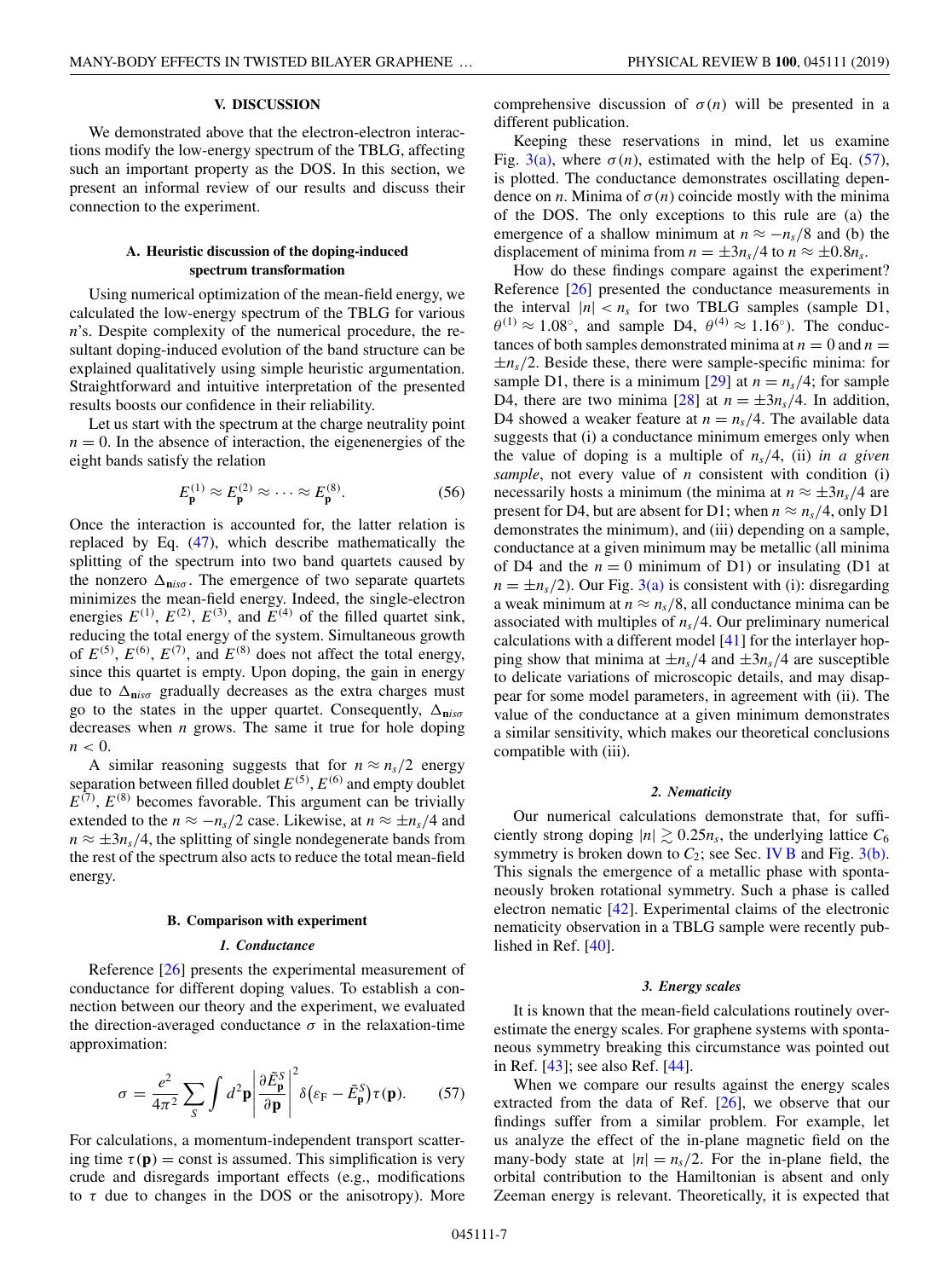<span id="page-7-0"></span>the Zeeman contribution weakens the many-body phase: the SDW order parameters hybridize electronic states with the opposite spin projections, while the magnetic field polarizes spins effectively removing one of the projections participating in the ordering. To evaluate the magnetic field *B* required to destroy the many-body state at  $n = \pm n_s/2$ , one can write the following:  $g\mu_B B \sim \Delta E_d^{\text{e},\text{h}}$ , where  $\Delta E_d^{\text{e},\text{h}}$  is used as a measure for the interaction-induced energy scale in vanishing field. Employing Eq. [\(52\)](#page-5-0) for  $\Delta E_d^{\text{e},h}$ , one obtains *B* ~ 40 T. This estimate is about five times higher than the experimental value of 8 T.

Similar relation between the experimental and theoretical scales can be established for the charge neutrality point. Figure 3(c) of Ref. [\[26\]](#page-8-0) plots the dependence  $\sigma = \sigma(n)$  for different temperatures. The data shows that the minimum of  $\sigma(n)$  at  $n = 0$  disappears above 40 K. If the latter value is interpreted as the experimental estimate for the energy scale  $E_g$  (the scale responsible for the single-site ordering at the charge neutrality point), we see that the experimental result is about three times smaller than the corresponding theoretical value [\(26\)](#page-2-0).

## **VI. CONCLUSIONS**

Using a mean-field approximation, we demonstrated that the low-energy flat bands of TBLG in the low- $\theta$  regime are very sensitive to interactions. Interactions destroy the partial degeneracy between these bands, inducing nontrivial manybody states, with magnetism and nematicity. The degeneracy is lifted in a different manner depending on the doping value. This microscopic feature is manifested macroscopically as a doping-controlled sequence of the DOS minima, which can be connected to the conductance minima recently observed experimentally [\[26\]](#page-8-0).

### **ACKNOWLEDGMENTS**

This work is partially supported by the JSPS-Russian Foundation for Basic Research joint Project No. 19-52- 50015. F.N. is supported in part by the MURI Center for Dynamic Magneto-Optics via the Air Force Office of Scientific Research (AFOSR) (Grant No. FA9550-14-1-0040), Army Research Office (ARO) (Grant No. W911NF-18-1- 0358), Asian Office of Aerospace Research and Development (AOARD) (Grant No. FA2386-18-1-4045), Japan Science and Technology Agency (JST) (the Q-LEAP, Impact program and CREST Grant No. JPMJCR1676), Japan Society for the Promotion of Science (JSPS) (JSPS-FWO Grant No. VS.059.18N), RIKEN-AIST Challenge Research Fund, and the John Templeton Foundation. A.V.R. is also grateful to the Skoltech NGP Program (Skoltech-MIT joint project) for additional support.

- [1] A. Rozhkov, A. Sboychakov, A. Rakhmanov, and F. Nori, [Electronic properties of graphene-based bilayer systems,](https://doi.org/10.1016/j.physrep.2016.07.003) Phys. Rep. **[648](https://doi.org/10.1016/j.physrep.2016.07.003)**, [1](https://doi.org/10.1016/j.physrep.2016.07.003) [\(2016\)](https://doi.org/10.1016/j.physrep.2016.07.003).
- [2] M. Kharitonov, Antiferromagnetic state in bilayer graphene, [Phys. Rev. B](https://doi.org/10.1103/PhysRevB.86.195435) **[86](https://doi.org/10.1103/PhysRevB.86.195435)**, [195435](https://doi.org/10.1103/PhysRevB.86.195435) [\(2012\)](https://doi.org/10.1103/PhysRevB.86.195435).
- [3] R. S. Akzyanov, A. O. Sboychakov, A. V. Rozhkov, A. L. Rakhmanov, and F. Nori, *AA*-stacked bilayer graphene in an applied electric field: Tunable antiferromagnetism and coexisting exciton order parameter, [Phys. Rev. B](https://doi.org/10.1103/PhysRevB.90.155415) **[90](https://doi.org/10.1103/PhysRevB.90.155415)**, [155415](https://doi.org/10.1103/PhysRevB.90.155415) [\(2014\)](https://doi.org/10.1103/PhysRevB.90.155415).
- [4] D. S. de la Peña, M. M. Scherer, and C. Honerkamp, Elec[tronic instabilities of the AA-honeycomb bilayer,](https://doi.org/10.1002/andp.201400088) Ann. Phys. (Leipzig) **[526](https://doi.org/10.1002/andp.201400088)**, [366](https://doi.org/10.1002/andp.201400088) [\(2014\)](https://doi.org/10.1002/andp.201400088).
- [5] Y. Lemonik, I. Aleiner, and V. I. Fal'ko, Competing nematic, antiferromagnetic, and spin-flux orders in the ground state of bilayer graphene, [Phys. Rev. B](https://doi.org/10.1103/PhysRevB.85.245451) **[85](https://doi.org/10.1103/PhysRevB.85.245451)**, [245451](https://doi.org/10.1103/PhysRevB.85.245451) [\(2012\)](https://doi.org/10.1103/PhysRevB.85.245451).
- [6] J. Nilsson, A. H. Castro Neto, N. M. R. Peres, and F. Guinea, Electron-electron interactions and the phase diagram of a graphene bilayer, [Phys. Rev. B](https://doi.org/10.1103/PhysRevB.73.214418) **[73](https://doi.org/10.1103/PhysRevB.73.214418)**, [214418](https://doi.org/10.1103/PhysRevB.73.214418) [\(2006\)](https://doi.org/10.1103/PhysRevB.73.214418).
- [7] A. O. Sboychakov, A. L. Rakhmanov, A. V. Rozhkov, and F. Nori, Metal-insulator transition and phase separation in doped AA-stacked graphene bilayer, [Phys. Rev. B](https://doi.org/10.1103/PhysRevB.87.121401) **[87](https://doi.org/10.1103/PhysRevB.87.121401)**, [121401\(R\)](https://doi.org/10.1103/PhysRevB.87.121401) [\(2013\)](https://doi.org/10.1103/PhysRevB.87.121401).
- [8] A. O. Sboychakov, A. V. Rozhkov, A. L. Rakhmanov, and F. Nori, Antiferromagnetic states and phase separation in doped AA-stacked graphene bilayers, [Phys. Rev. B](https://doi.org/10.1103/PhysRevB.88.045409) **[88](https://doi.org/10.1103/PhysRevB.88.045409)**, [045409](https://doi.org/10.1103/PhysRevB.88.045409) [\(2013\)](https://doi.org/10.1103/PhysRevB.88.045409).
- [9] T. C. Lang, Z. Y. Meng, M. M. Scherer, S. Uebelacker, F. F. Assaad, A. Muramatsu, C. Honerkamp, and S. Wessel, Antiferromagnetism in the Hubbard Model on the Bernal-Stacked Honeycomb Bilayer, [Phys. Rev. Lett.](https://doi.org/10.1103/PhysRevLett.109.126402) **[109](https://doi.org/10.1103/PhysRevLett.109.126402)**, [126402](https://doi.org/10.1103/PhysRevLett.109.126402) [\(2012\)](https://doi.org/10.1103/PhysRevLett.109.126402).
- [10] A. L. Rakhmanov, A. V. Rozhkov, A. O. Sboychakov, and F. Nori, Instabilities of the *AA*[-Stacked Graphene Bilayer,](https://doi.org/10.1103/PhysRevLett.109.206801) Phys. Rev. Lett. **[109](https://doi.org/10.1103/PhysRevLett.109.206801)**, [206801](https://doi.org/10.1103/PhysRevLett.109.206801) [\(2012\)](https://doi.org/10.1103/PhysRevLett.109.206801).
- [11] J. L. McChesney, A. Bostwick, T. Ohta, T. Seyller, K. Horn, J. González, and E. Rotenberg, Extended van Hove Singularity [and Superconducting Instability in Doped Graphene,](https://doi.org/10.1103/PhysRevLett.104.136803) Phys. Rev. Lett. **[104](https://doi.org/10.1103/PhysRevLett.104.136803)**, [136803](https://doi.org/10.1103/PhysRevLett.104.136803) [\(2010\)](https://doi.org/10.1103/PhysRevLett.104.136803).
- [12] M. Y. Kagan, V. A. Mitskan, and M. M. Korovushkin, Phase diagram of the Kohn-Luttinger superconducting state for bilayer graphene, [Eur. Phys. J. B](https://doi.org/10.1140/epjb/e2015-60198-x) **[88](https://doi.org/10.1140/epjb/e2015-60198-x)**, [157](https://doi.org/10.1140/epjb/e2015-60198-x) [\(2015\)](https://doi.org/10.1140/epjb/e2015-60198-x).
- [13] M. Y. Kagan, V. V. Val'kov, V. A. Mitskan, and M. M. Korovushkin, The Kohn-Luttinger effect and anomalous pairing in new superconducting systems and graphene, [JETP](https://doi.org/10.1134/S1063776114060132) **[118](https://doi.org/10.1134/S1063776114060132)**, [995](https://doi.org/10.1134/S1063776114060132) [\(2014\)](https://doi.org/10.1134/S1063776114060132).
- [14] J. González, F. Guinea, and M. A. H. Vozmediano, Electronelectron interactions in graphene sheets, [Phys. Rev. B](https://doi.org/10.1103/PhysRevB.63.134421) **[63](https://doi.org/10.1103/PhysRevB.63.134421)**, [134421](https://doi.org/10.1103/PhysRevB.63.134421) [\(2001\)](https://doi.org/10.1103/PhysRevB.63.134421).
- [15] M. Alidoust, M. Willatzen, and A.-P. Jauho, Symmetry of superconducting correlations in displaced bilayers of graphene, [Phys. Rev. B](https://doi.org/10.1103/PhysRevB.99.155413) **[99](https://doi.org/10.1103/PhysRevB.99.155413)**, [155413](https://doi.org/10.1103/PhysRevB.99.155413) [\(2019\)](https://doi.org/10.1103/PhysRevB.99.155413).
- [16] Y. E. Lozovik and A. Sokolik, Electron-hole pair condensation in a graphene bilayer, [JETP Lett.](https://doi.org/10.1134/S002136400801013X) **[87](https://doi.org/10.1134/S002136400801013X)**, [55](https://doi.org/10.1134/S002136400801013X) [\(2008\)](https://doi.org/10.1134/S002136400801013X).
- [17] Y. E. Lozovik and A. Sokolik, Multi-band pairing of ultrarelativistic electrons and holes in graphene bilayer, [Phys. Lett. A](https://doi.org/10.1016/j.physleta.2009.10.045) **[374](https://doi.org/10.1016/j.physleta.2009.10.045)**, [326](https://doi.org/10.1016/j.physleta.2009.10.045) [\(2009\)](https://doi.org/10.1016/j.physleta.2009.10.045).
- [18] A. O. Sboychakov, A. V. Rozhkov, A. L. Rakhmanov, and F. Nori, Externally Controlled Magnetism and Band Gap in Twisted Bilayer Graphene, [Phys. Rev. Lett.](https://doi.org/10.1103/PhysRevLett.120.266402) **[120](https://doi.org/10.1103/PhysRevLett.120.266402)**, [266402](https://doi.org/10.1103/PhysRevLett.120.266402) [\(2018\)](https://doi.org/10.1103/PhysRevLett.120.266402).